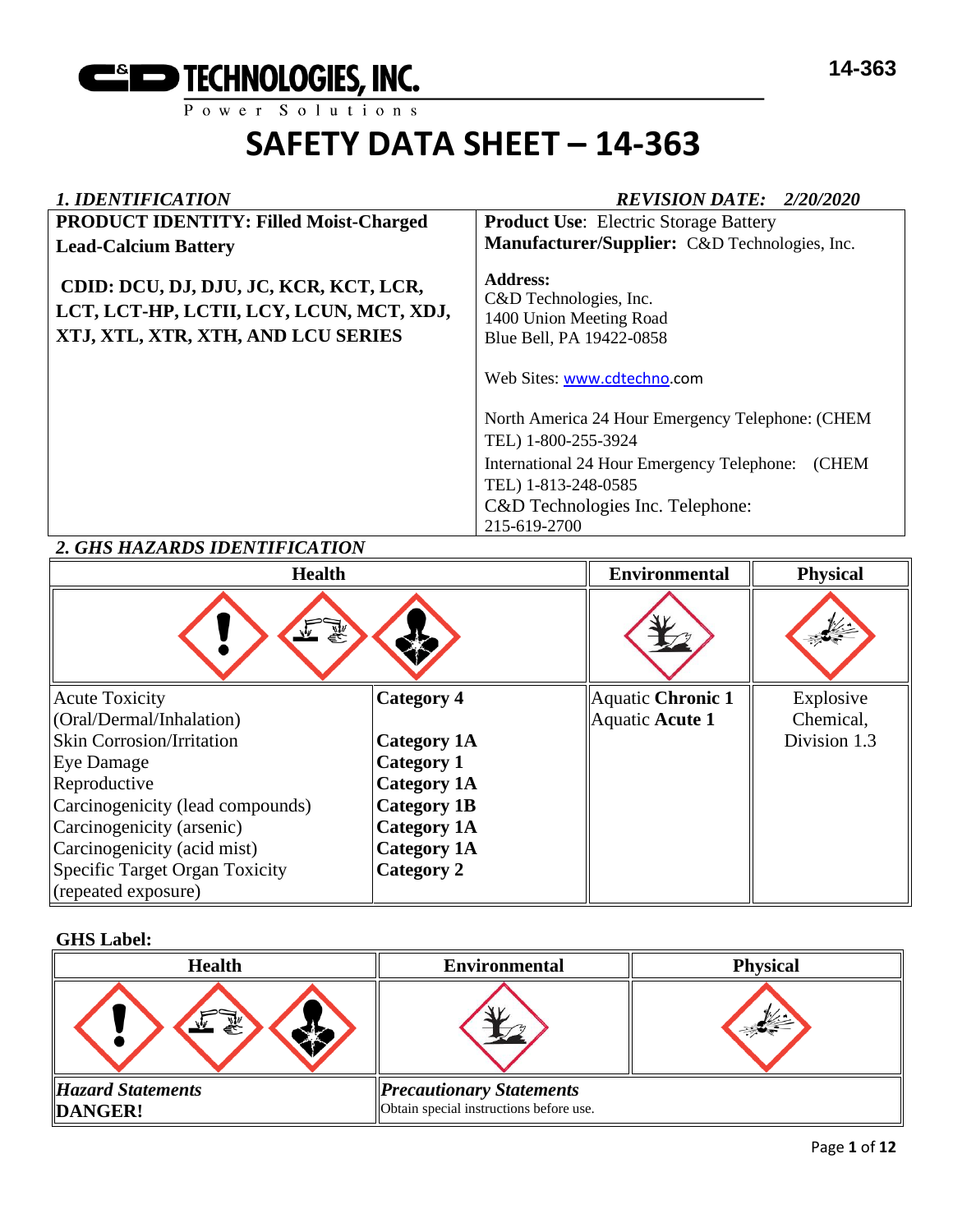

| Harmful if swallowed, inhaled, or in contact      | Do not handle until all safety precautions have been read and understood.             |
|---------------------------------------------------|---------------------------------------------------------------------------------------|
|                                                   | Wash thoroughly after handling.                                                       |
| with skin.                                        | Do not eat drink or smoke when using this product.                                    |
| Acid causes severe skin burns and eye             |                                                                                       |
| damage.                                           | Avoid contact during pregnancy/while nursing.                                         |
|                                                   | Wear protective gloves/protective clothing, eye protection/face protection.           |
| May damage fertility or the unborn child if       | Use only outdoors or in a well-ventilated area.                                       |
| ingested or inhaled.                              | Avoid contact with internal acid.                                                     |
| May cause harm to breast-fed children.            | Do not breathe dust/fume/gas/mist/vapors/spray.                                       |
|                                                   | Keep away from heat/sparks/open flames/hot surfaces. No smoking                       |
| May cause cancer if ingested or inhaled.          | <b>IF SWALLOWED OR CONSUMED:</b> rinse mouth.                                         |
| Causes skin irritation, serious eye damage.       | Do NOT induce vomiting. Call a poison center/doctor if you feel unwell.               |
| Contact with internal components may cause        | <b>IF ON CLOTHING OR SKIN</b> (or hair): Remove/Take off immediately all contaminated |
| irritation or severe burns.                       | clothing and wash it before reuse. Rinse skin with water/shower.                      |
| Causes damage to central nervous system,          | <b>IF INHALED:</b> Remove person to fresh air and keep comfortable for breathing.     |
|                                                   | Immediately call a POISON CENTER or doctor/physician.                                 |
| blood and kidneys through prolonged or            | <b>IF IN EYES:</b> Rinse cautiously with water for several minutes.                   |
| repeated exposure if ingested or inhaled.         | Remove contact lenses, if present and easy to do. Continue rinsing.                   |
| Irritating to eyes, respiratory system, and skin. | If exposed/concerned, or if you feel unwell seek medical attention/advice.            |
| May form explosive air/gas mixture during         | Store locked up, in a well-ventilated area, in accordance with local and national     |
|                                                   | regulation.                                                                           |
| charging.                                         | Dispose of contents/container in accordance with local and national regulation        |
| Explosive, fire, blast or projection hazard.      | Keep out of reach of children.                                                        |

| <b>HEALTH HAZARDS</b>            |             |                                                |
|----------------------------------|-------------|------------------------------------------------|
| <b>Acute Toxicity</b>            | Signal Word | <b>Hazard Statement</b>                        |
| Oral A.1 (6)                     | Warning     | H302: Harmful if swallowed                     |
| Dermal A.1 $(5)$                 | Warning     | H312: Harmful in contact with skin             |
| Inhalation A.1 $(5)$             | Warning     | H332: Harmful if inhaled                       |
|                                  |             |                                                |
| <b>Skin Irritation</b>           |             |                                                |
| A.2(2)                           | Warning     | H315: Causes skin irritation                   |
| <b>Skin Corrosion</b>            |             |                                                |
| A.2 (1A.1B.1C)                   | Danger      | H314: Causes serious skin burns and eye damage |
| Serious Eye Damage               |             |                                                |
| A.3(1)                           | Danger      | H318: Causes serious eye damage                |
| Eye Irritation                   |             |                                                |
| A.3 (2A)                         | Warning     | H319: Causes serious eye irritation            |
| <b>Respiratory Sensitization</b> |             |                                                |
| A.4(1A, 1B)                      | Danger      | H334: May cause allergy or asthma symptoms or  |
|                                  |             | breathing difficulties if inhaled              |
| <b>Skin Sensitization</b>        |             |                                                |
| A.4 (1A, 1B)                     | Warning     | H317: May cause an allergic skin reaction      |
| Germ Cell Mutagenicity           |             |                                                |
| $A.5$ (1A, 1B)                   | Danger      | H:340: May cause genetic defects               |
| A.5(2)                           | Warning     | H341: Suspected of causing genetic defects     |
| Carcinogenicity                  |             |                                                |
| A.6(1A, 1B)                      | Danger      | H350: May cause cancer                         |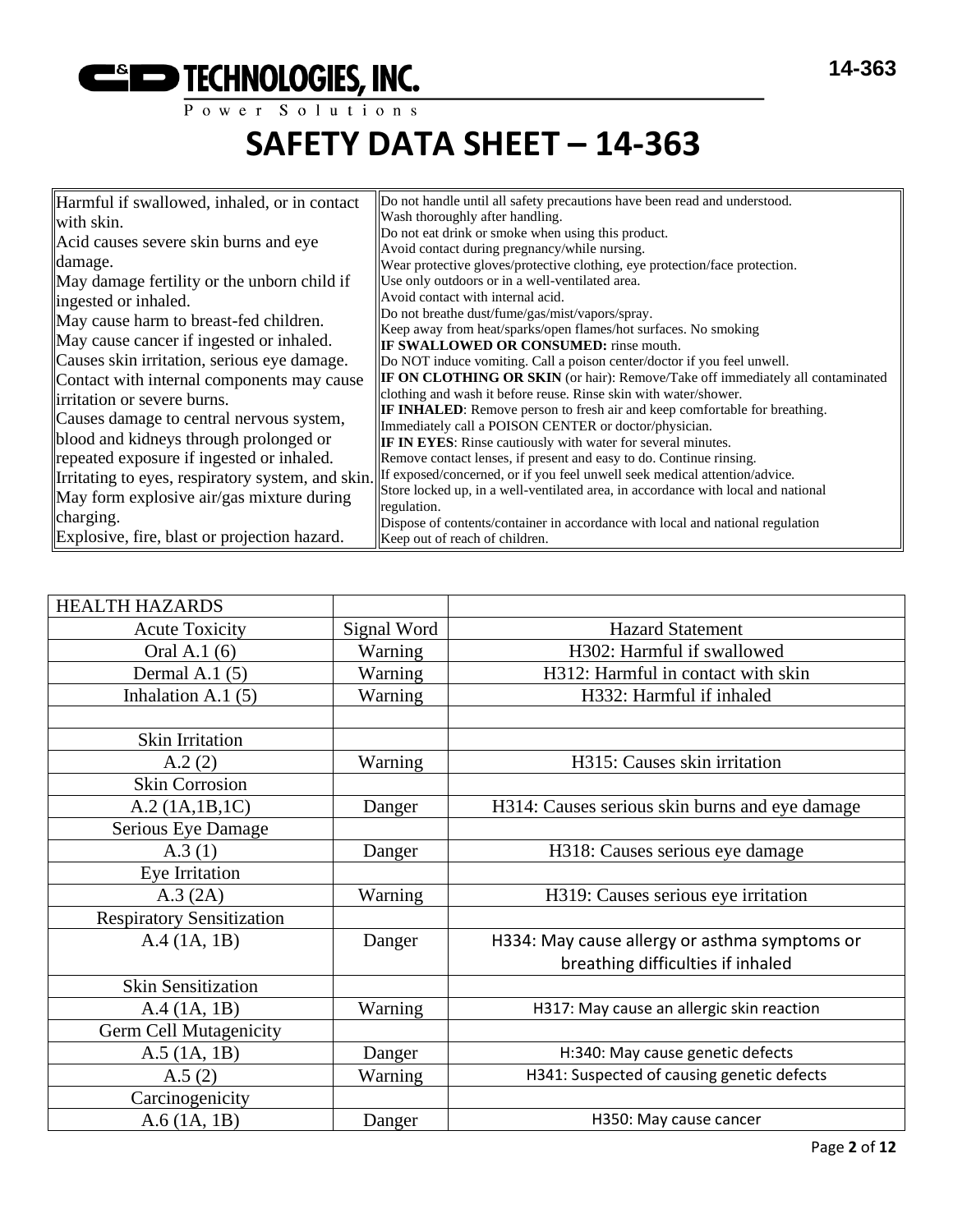

| A.6(2)                                                                         | Warning | H351: Suspected of causing cancer                          |
|--------------------------------------------------------------------------------|---------|------------------------------------------------------------|
| <b>Reproductive Toxicity</b>                                                   |         |                                                            |
| A.7(1A, 1B)                                                                    | Danger  | H360: May damage fertility or the unborn child.            |
| A.7(2)                                                                         | Warning | H361: Suspected of damaging fertility or the unborn child. |
| <b>Specific Target Organ Toxicity</b><br>Single Exposure                       |         |                                                            |
| A.8(1)                                                                         | Danger  | H370: Causes damage to organs                              |
| A.8(2)                                                                         | Warning | H371: May cause damage to organs                           |
| <b>Specific Target Organ Toxicity</b><br><b>Repeated or Prolonged Exposure</b> |         |                                                            |
| A.9(1)                                                                         | Danger  | H372: Causes damage to organs                              |
| A.9(2)                                                                         | Warning | H373: May cause damage to organs                           |
| <b>Aspiration Hazard</b>                                                       |         |                                                            |
| A.10(1)                                                                        | Danger  | H304: May be fatal if swallowed and enters airways         |
| ENVIRONMENTAL HAZARDS                                                          |         |                                                            |
| <b>Aquatic Toxicity Acute</b>                                                  |         |                                                            |
| 1.1                                                                            | Warning | H400: Very toxic to aquatic life                           |
| <b>Aquatic Toxicity Chronic</b>                                                |         |                                                            |
| 2.1                                                                            | Warning | H410: Very toxic to aquatic life with long lasting effects |

#### *3. \*COMPOSITION / INFORMATION ON INGREDIENTS*

| <b>INGREDIENTS</b> (Chemical/Common Names):                           | CAS No.:  | $%$ by Wt: |  |
|-----------------------------------------------------------------------|-----------|------------|--|
| <i>*Lead</i> , Lead Compounds                                         | 7439-92-1 | $62 - 65$  |  |
| *Sulfuric Acid/Battery Electrolyte 1.300 sg 40% wt                    | 7664-93-9 | < 0.1      |  |
| (H2SO4/H2O)                                                           |           |            |  |
| NON-HAZARDOUS INGREDIENTS                                             |           |            |  |
| Water                                                                 | 7732-18-5 | $12 - 15$  |  |
| Calcium                                                               | 7440-70-2 |            |  |
| Sodium sulfate                                                        | 7757-82-6 | < 0.001    |  |
| <b>Inert Components</b>                                               | N/A       | $10 - 18$  |  |
| SECTION 313 (40 CFR 372) LISTED TOXIC CHEMICALS ARE PRECEDED BY AN *. |           |            |  |

## *4. FIRST AID MEASURES*

#### **INHALATION:**

Sulfuric Acid: Remove to fresh air immediately. If not breathing, give artificial respiration. If breathing is difficult, give oxygen. Consult a physician.

Lead: Remove from exposure, gargle, wash nose and lips; consult physician.

#### **INGESTION:**

Sulfuric Acid: Give large quantities of water; Do NOT induce vomiting or aspiration into the lungs may occur and can cause permanent injury or death; consult physician.

Lead: Consult physician immediately.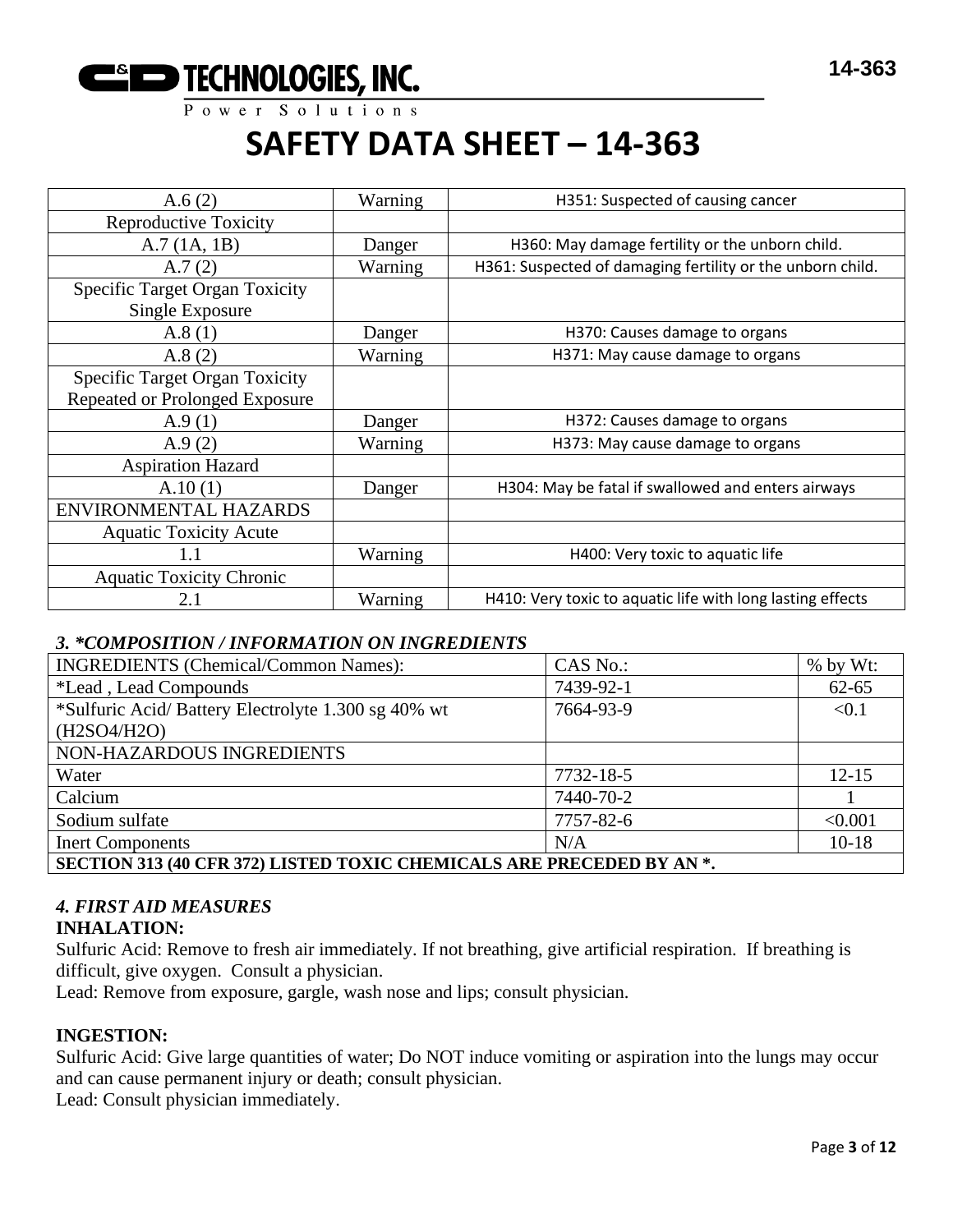

## **SAFETY DATA SHEET – 14-363**

## **SKIN:**

Sulfuric Acid: Flush with large amounts of water for at least 15 minutes; remove contaminated clothing completely, including shoes. If symptoms persist, seek medical attention. Wash contaminated clothing before reuse. Discard contaminated shoes.

Lead: Wash immediately with soap and water.

## **EYES:**

Sulfuric Acid and Lead: Flush immediately with large amounts of water for at least 15 minutes while lifting lids; Seek immediate medical attention if eyes have been exposed directly to acid.

#### *5. FIRE FIGHTING MEASURES*

**Flash Point:** Not Applicable **Flammable Limits:** LEL =  $4.1\%$  (Hydrogen Gas in air); UEL =  $74.2\%$ **Extinguishing media:** CO2; foam; dry chemical. Do not use carbon dioxide directly on cells. Avoid breathing vapors. Use appropriate media for surrounding fire.

#### **Fire Fighting Procedures:**

Use positive pressure, self-contained breathing apparatus. Beware of acid splatter during water application and wear acid-resistant clothing, gloves, face and eye protection. If batteries are on charge, shut off power to the charging equipment, but note that strings of series connected batteries may still pose risk of electric shock even when charging equipment is shut down.

#### **Hazardous Combustion Products:**

Highly flammable hydrogen gas is generated during charging and operation of batteries. If ignited by burning cigarette, naked flame or spark, may cause battery explosion with dispersion of casing fragments and corrosive liquid electrolyte. Carefully follow manufacturer's instructions for installation and service. Keep away all sources of gas ignition and do not allow metallic articles to simultaneously contact the negative and positive terminals of a battery. Follow manufacturer's instructions for installation and service.

## *6: ACCIDENTAL RELEASE MEASURES*

Stop flow of material, contain/absorb small spills with dry sand, earth or vermiculite. Do not use combustible materials. If possible, carefully neutralize spilled electrolyte with soda ash, sodium bicarbonate, lime, etc. Wear acid-resistant clothing, boots, gloves, and face shield. Do not allow discharge of un-neutralized acid to sewer. Acid must be managed in accordance with approved local, state, and federal requirements. Consult state environmental agency and/or federal EPA.

#### *7. HANDLING AND STORAGE* **Handling:**

Unless involved in recycling operations, do not breach the casing or empty the contents of the battery. Handle carefully and avoid tipping, which may allow electrolyte leakage. There may be increasing risk of electric shock from strings of connected batteries. Keep containers tightly closed when not in use. If battery case is broken, avoid contact with internal components. Keep vent caps on and cover terminals to prevent short circuits. Place cardboard between layers of stacked automotive batteries to avoid damage and short circuits. Keep away from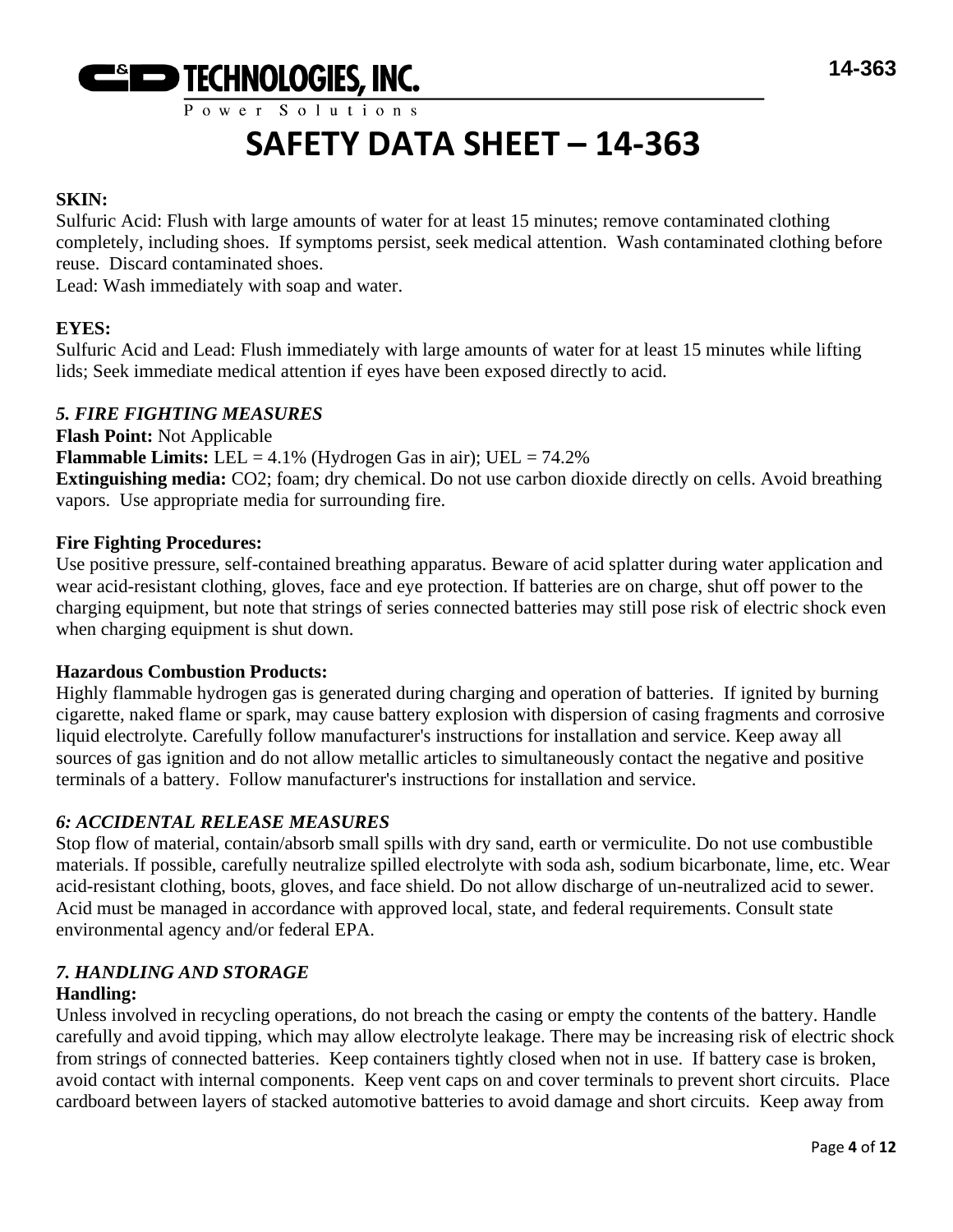

# **SAFETY DATA SHEET – 14-363**

combustible materials, organic chemicals, reducing substances, metals, strong oxidizers and water. Use banding or stretch wrap to secure items for shipping.

#### **Storage:**

Store batteries under roof in cool, dry, well-ventilated areas separated from incompatible materials and from activities that may create flames, spark, or heat. Store on smooth, impervious surfaces provided with measures for liquid containment in the event of electrolyte spills. Keep away from metallic objects that could bridge the terminals on a battery and create a dangerous short-circuit.

#### **Charging:**

There is a possible risk of electric shock from charging equipment and from strings of series connected batteries, whether or not being charged. Shut-off power to chargers whenever not in use and before detachment of any circuit connections. Batteries being charged will generate and release flammable hydrogen gas. Charging space should be ventilated. Keep battery vent caps in position. Prohibit smoking and avoid creation of flames and sparks nearby. Wear face and eye protection when near batteries being charged.

## *8. EXPOSURE CONTROLS / PERSONAL PROTECTION*

**Exposure Limits (mg/m<sup>3</sup> ) Note: N.E. = Not Established**

| <b>INGREDIENTS</b>        | <b>OSHA PEL</b> | <b>ACGIH</b> | US NIOSH | Ouebec PEV | Ontario OEL | EU OEL  |
|---------------------------|-----------------|--------------|----------|------------|-------------|---------|
| (Chemical/Common Names):  |                 |              |          |            |             |         |
| Lead, Lead Compounds      | 0.05            | 0.05         | 0.05     | 0.05       | 0.05        | 0.15(b) |
| Sulfuric Acid/Electrolyte |                 | 0.2          |          |            | 0.2         | 0.05(c) |
| $(H_2SO_4/H_2O)$          |                 |              |          |            |             |         |

**(b)**As inhalable aerosol **(c)**Thoracic fraction

#### **Engineering Controls (Ventilation):**

Store and handle in well-ventilated area. If mechanical ventilation is used, components must be acid-resistant. Handle batteries cautiously, do not tip to avoid spills. Make certain vent caps are on securely. If battery case is damaged, avoid bodily contact with internal components. Wear protective clothing, eye and face protection, when filling, charging or handling batteries. Do not allow metallic materials to simultaneously contact both the positive and negative terminals of the batteries. Charge batteries in areas with adequate ventilation. General dilution ventilation is acceptable.

#### **Respiratory Protection (NIOSH/MSHA approved):**

None required under normal conditions. When concentrations of sulfuric acid mist are known to exceed PEL, use NIOSH or MSHA-approved respiratory protection.

#### **Skin Protection:**

If battery case is damaged, use rubber or plastic acid-resistant gloves with elbow-length gauntlet, acid-resistant apron, clothing and boots.

#### **Eye Protection:**

If battery case is damaged, use chemical goggles or face shield.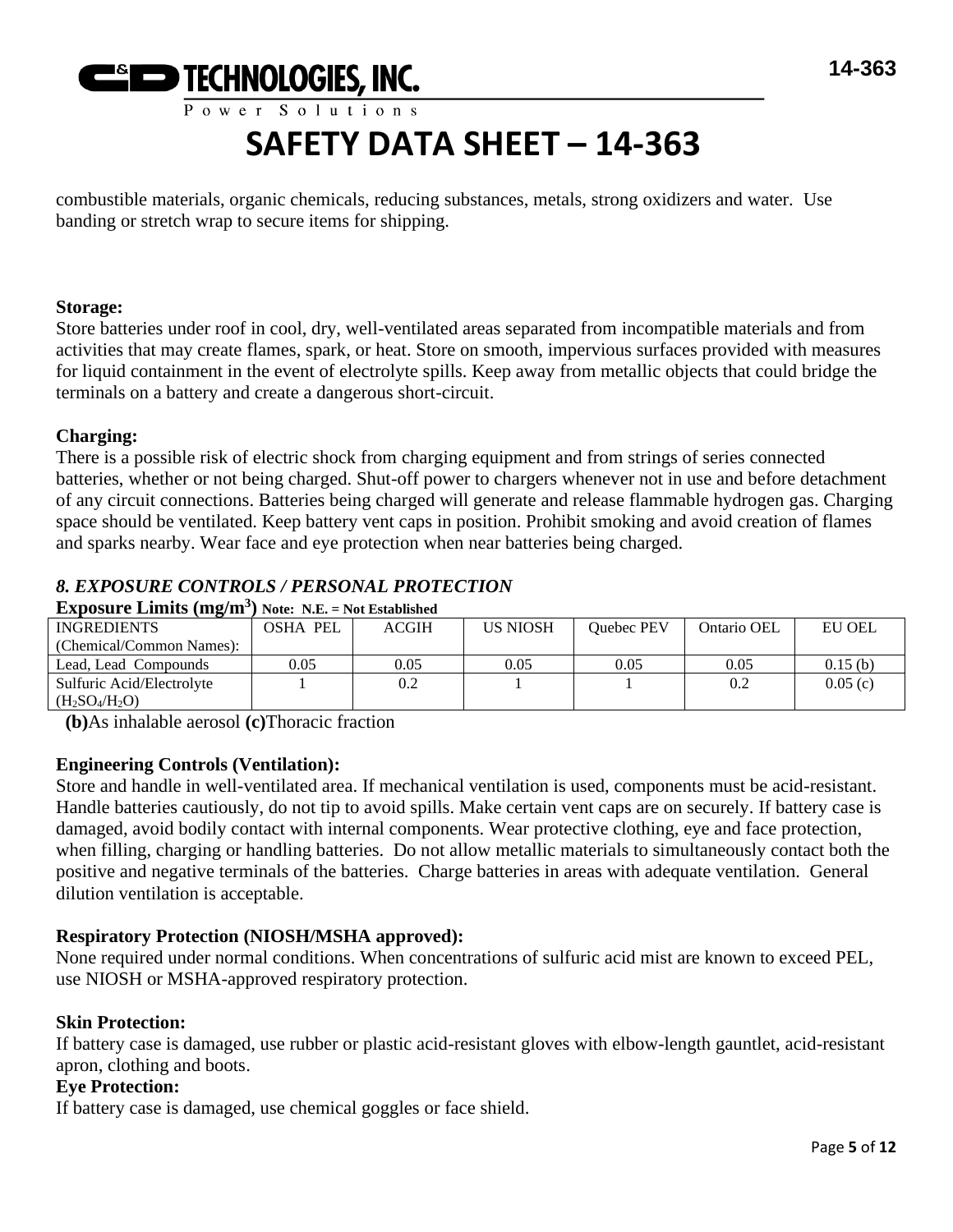

#### **Other Protection:**

In areas where water and sulfuric acid solutions are handled in concentrations greater than 1%, emergency eyewash stations and showers should be provided, with unlimited water supply. Chemically impervious apron and face shield recommended when adding water or electrolyte to batteries. Wash Hands after handling.

#### *9. PHYSICAL AND CHEMICAL PROPERTIES*

| Properties Listed Below are for Electrolyte:                                                  |                 |                             |                               |
|-----------------------------------------------------------------------------------------------|-----------------|-----------------------------|-------------------------------|
| <b>Boiling Point:</b>                                                                         | $235 \text{ F}$ | Specific Gravity (H2O = 1): | $1.215 - 1.290 + -0.010$      |
| <b>Melting Point:</b>                                                                         | N/A             | Vapor Pressure (mm Hg):     | 1mm $@145.8$                  |
| Solubility in Water:                                                                          | N/A             | Vapor Density (AIR = 1):    | <b>Greater than 1</b>         |
| <b>Evaporation Rate:</b>                                                                      | Less than 1     | % Volatile by Weight:       | N/A                           |
| (Butyl Acetate = 1)                                                                           |                 |                             |                               |
| pH:                                                                                           | $\sim$ 1 to 2   | Flash Point:                | <b>Below room temperature</b> |
|                                                                                               |                 |                             | (as hydrogen gas)             |
| LEL (Lower Explosive                                                                          | 4%              | UEL (Upper Explosive Limit) | 74% (Hydrogen)                |
| Limit)                                                                                        | (Hydrogen)      |                             |                               |
| Appearance and Odor: Manufactured article; no apparent odor. Gelled electrolyte is a clear to |                 |                             |                               |
| cloudy liquid with a sharp, penetrating, pungent odor. Formed lead                            |                 |                             |                               |
| dioxide is dark brown in color with a slight acidic odor.                                     |                 |                             |                               |

#### *10. STABILITY AND REACTIVITY*

Stability: Stable X Unstable \_\_

This product is stable under normal conditions at ambient temperature.

**Conditions to Avoid:** Prolonged overcharge at high current; sources of ignition.

#### **Incompatibilities:** (materials to avoid)

Electrolyte: Contact with combustibles and organic materials may cause fire and explosion. Also reacts violently with strong reducing agents, metals, sulfur trioxide gas, strong oxidizers, and water. Contact with metals may produce toxic sulfur dioxide fumes and may release flammable hydrogen gas.

Lead compounds: Avoid contact with strong acids, bases, halides, halogenates, potassium nitrate,

permanganate, peroxides, nascent hydrogen, and reducing agents.

Arsenic compounds: strong oxidizers; bromine azide. NOTE: hydrogen gas can react with inorganic arsenic to form the highly toxic gas – arsine

#### **Hazardous Decomposition Products:**

Electrolyte: Sulfur trioxide, carbon monoxide, sulfuric acid mist, sulfur dioxide, hydrogen sulfide. Lead compounds: Temperatures above the melting point are likely to produce toxic metal fume, vapor, or dust; contact with strong acid or base or presence of nascent hydrogen may generate highly toxic arsine gas.

#### **Hazardous Polymerization:**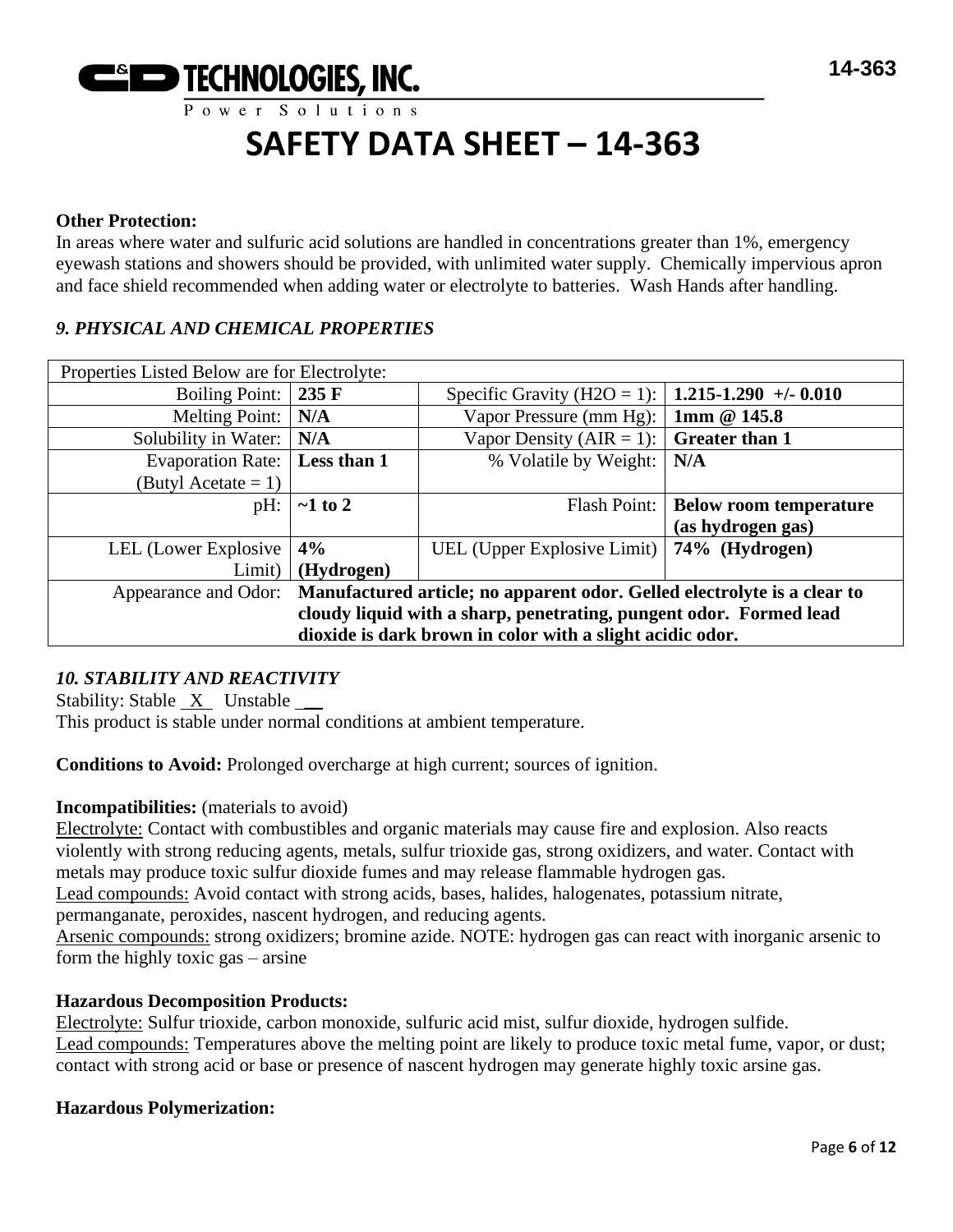

## **SAFETY DATA SHEET – 14-363**

Will not occur

## *11. TOXICOLOGICAL INFORMATION*

#### **Routes of Entry:**

Sulfuric Acid: Harmful by all routes of entry.

Lead Compounds: Hazardous exposure can occur only when product is heated, oxidized or otherwise processed or damaged to create dust, vapor or fume. The presence of nascent hydrogen may generate highly toxic arsine gas.

#### **Inhalation:**

Sulfuric Acid: Breathing of sulfuric acid vapors or mists may cause severe respiratory irritation. Lead Compounds: Inhalation of lead dust or fumes may cause irritation of upper respiratory tract and lungs.

#### **Ingestion:**

Sulfuric Acid: May cause severe irritation of mouth, throat, esophagus and stomach. Lead Compounds: Acute ingestion may cause abdominal pain, nausea, vomiting, diarrhea and severe cramping. This may lead rapidly to systemic toxicity and must be treated by a physician.

#### **Skin Contact:**

Sulfuric Acid: Severe irritation, burns and ulceration. Lead Compounds: Not absorbed through the skin. Arsenic compounds: Contact may cause dermatitis and skin hyperpigmentation

#### **Eye Contact:**

Sulfuric Acid: Severe irritation, burns, cornea damage, and blindness. Lead Compounds: May cause eye irritation.

#### **Effects of Overexposure - Acute:**

Sulfuric Acid: Severe skin irritation, damage to cornea, upper respiratory irritation. Lead Compounds: Symptoms of toxicity include headache, fatigue, abdominal pain, loss of appetite, muscular aches and weakness, sleep disturbances and irritability.

#### **Effects of Overexposure - Chronic:**

Sulfuric Acid: Possible erosion of tooth enamel, inflammation of nose, throat & bronchial tubes. Lead Compounds: Anemia; neuropathy, particularly of the motor nerves, with wrist drop; kidney damage; reproductive changes in males and females. Repeated exposure to lead and lead compounds in the workplace may result in nervous system toxicity. Some toxicologists report abnormal conduction velocities in persons with blood lead levels of 50 μg/100 ml or higher. Heavy lead exposure may result in central nervous system damage, encephalopathy and damage to the blood-forming (hematopoietic) tissues.

#### **Carcinogenicity:**

Sulfuric Acid: The International Agency for Research on Cancer (IARC) has classified "strong inorganic acid mist containing sulfuric acid" as a Category I carcinogen, a substance that is carcinogenic to humans. This classification does not apply to liquid forms of sulfuric acid or sulfuric acid solutions contained within a battery.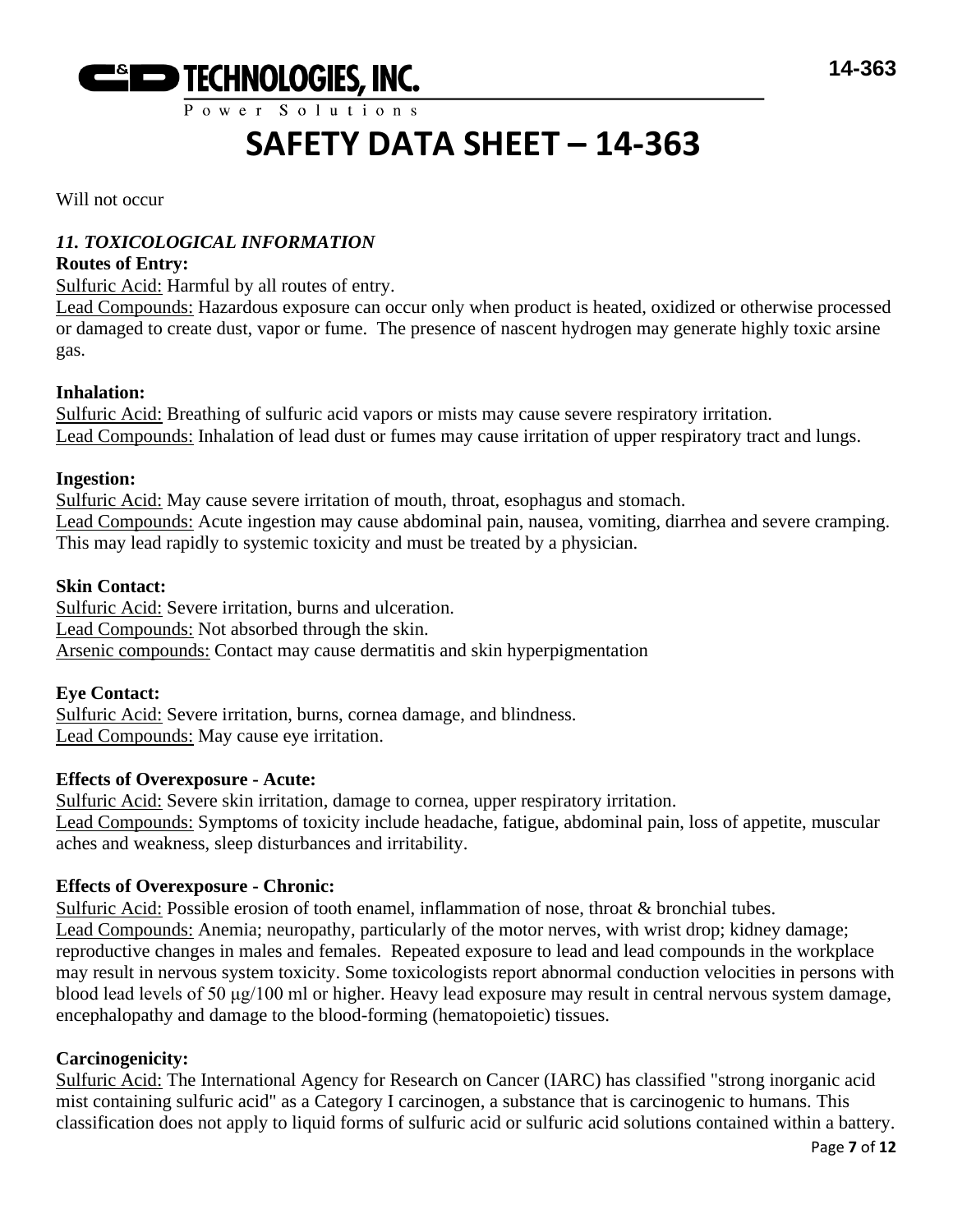

Inorganic acid mist (sulfuric acid mist) is not generated under normal use of this product. Misuse of the product, such as overcharging, may result in the generation of sulfuric acid mist.

Lead Compounds: Lead is listed as a 2B carcinogen, likely in animals at extreme doses. Proof of carcinogenicity in humans is lacking at present.

Arsenic: Listed by National Toxicology Program (NTP), International Agency for Research on Cancer (IARC), OSHA and NIOSH as a carcinogen only after prolonged exposure at high levels.

#### **Medical Conditions Generally Aggravated by Exposure:**

Overexposure to sulfuric acid mist may cause lung damage and aggravate pulmonary conditions. Contact of sulfuric acid with skin may aggravate diseases such as eczema and contact dermatitis. Lead and its compounds can aggravate some forms of kidney, liver and neurologic diseases.

**Acute Toxicity:** Inhalation LD50: Electrolyte: LC50 rat: 375 mg/m3; LC50: guinea pig: 510 mg/m3 Elemental Lead: Acute Toxicity Point Estimate  $= 4500$  ppmV (based on lead bullion)

Oral LD50: Electrolyte: rat: 2140 mg/kg Elemental lead: Acute Toxicity Estimate (ATE) = 500 mg/kg body weight (based on lead bullion)

#### **Additional Health Data:**

All heavy metals, including the hazardous ingredients in this product, are taken into the body primarily by inhalation and ingestion. Most inhalation problems can be avoided by adequate precautions such as ventilation and respiratory protection covered in Section 8. Follow good personal hygiene to avoid inhalation and ingestion: wash hands, face, neck and arms thoroughly before eating, smoking or leaving the work site. Keep contaminated clothing out of non-contaminated areas, or wear cover clothing when in such areas. Restrict the use and presence of food, tobacco and cosmetics to non-contaminated areas. Work clothes and work equipment used in contaminated areas must remain in designated areas and never taken home or laundered with personal non-contaminated clothing. This product is intended for industrial use only and should be isolated from children and their environment.

The 19<sup>th</sup> Amendment to EC Directive 67/548/EEC classified lead compounds, but not lead in metal form, as possibly toxic to reproduction. Risk phrase 61: May cause harm to the unborn child, applies to lead compounds, especially soluble forms.

## *12. ECOLOGICAL INFORMATION*

**Environmental Fate:** lead is very persistent in soil and sediments. No data on environmental degradation. Mobility of metallic lead between ecological compartments is slow. Bioaccumulation of lead occurs in aquatic and terrestrial animals and plants but little bioaccumulation occurs through the food chain. Most studies include lead compounds and not elemental lead.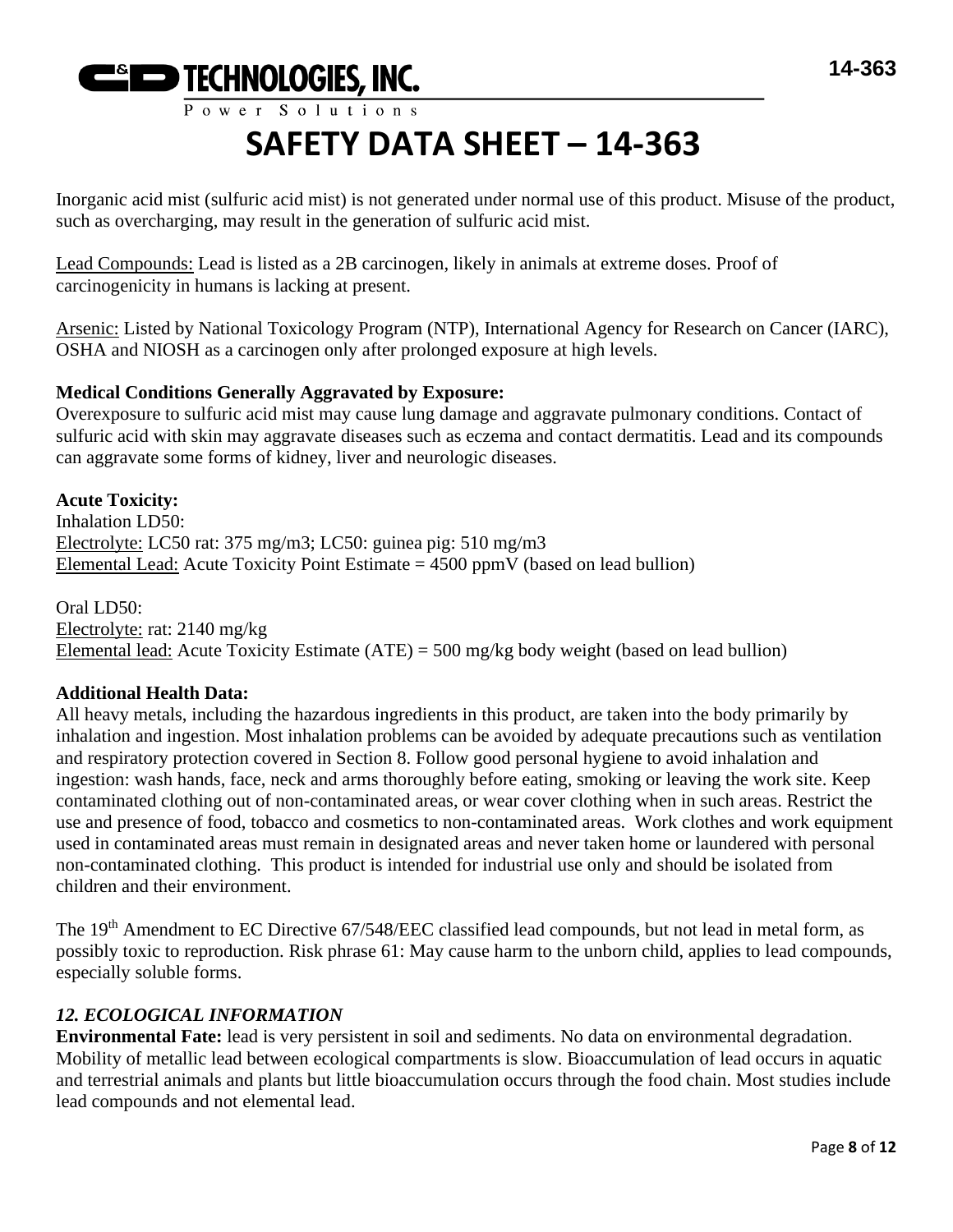

# **SAFETY DATA SHEET – 14-363**

#### **Environmental Toxicity:** Aquatic Toxicity:

Sulfuric acid: 24-hr LC50, freshwater fish (Brachydanio rerio): 82 mg/L

96 hr- LOEC, freshwater fish (Cyprinus carpio): 22 mg/L

Lead: 48 hr LC50 (modeled for aquatic invertebrates): <1 mg/L, based on lead bullion

#### **Additional Information**

- · No known effects on stratospheric ozone depletion.
- · Volatile organic compounds: 0% (by Volume)
- · Water Endangering Class (WGK): NA

## *13. DISPOSAL CONSIDERATIONS (UNITED STATES)*

Spent batteries: Send to secondary lead smelter for recycling. Spent lead-acid batteries are not regulated as hazardous waste when the requirements of 40 CFR Section 266.80 are met. Spilled sulfuric acid is a characteristic hazardous waste; EPA hazardous waste number D002 (corrosivity) and D008 (lead).

Electrolyte: Place neutralized slurry into sealed acid resistant containers and dispose of as hazardous waste, as applicable. Large water diluted spills, after neutralization and testing, should be managed in accordance with approved local, state, and federal requirements. Consult state environmental agency and/or federal EPA.

Following local, State/Provincial, and Federal/National regulations applicable to end-of-life characteristics will be the responsibility of the end-user.

## *14. TRANSPORT INFORMATION*

## **SECTION XIV: TRANSPORTATION AND INTERNATIONAL REGULATIONS**

UN2794 and Corrosive 8 "Diamond" identification placards are required when transporting over 1000 pounds of C&D GEL batteries. C&D GEL batteries must be boxed in adequate boxes identified as below with their terminals protected against shortcircuiting.

## **United States DOT:**

DOT rules specified in 49 CFR 173.59 regulate the transport of wet spillable batteries.

49 CFR 173.59 (e) specifies that when transported by highway or rail, electric storage batteries containing electrolyte or corrosive battery fluid are not subject to any other requirements of this subchapter, if all of the following are met:

(1) No other hazardous materials may be transported in the same vehicle;

(2) The batteries must be loaded or braced so as to prevent damage and short circuits in transit;

(3) Any other material loaded in the same vehicle must be blocked, braced, or otherwise secured to prevent contact with or damage to the batteries; and

(4) The transport vehicle may not carry material shipped by any person other than the shipper of the batteries.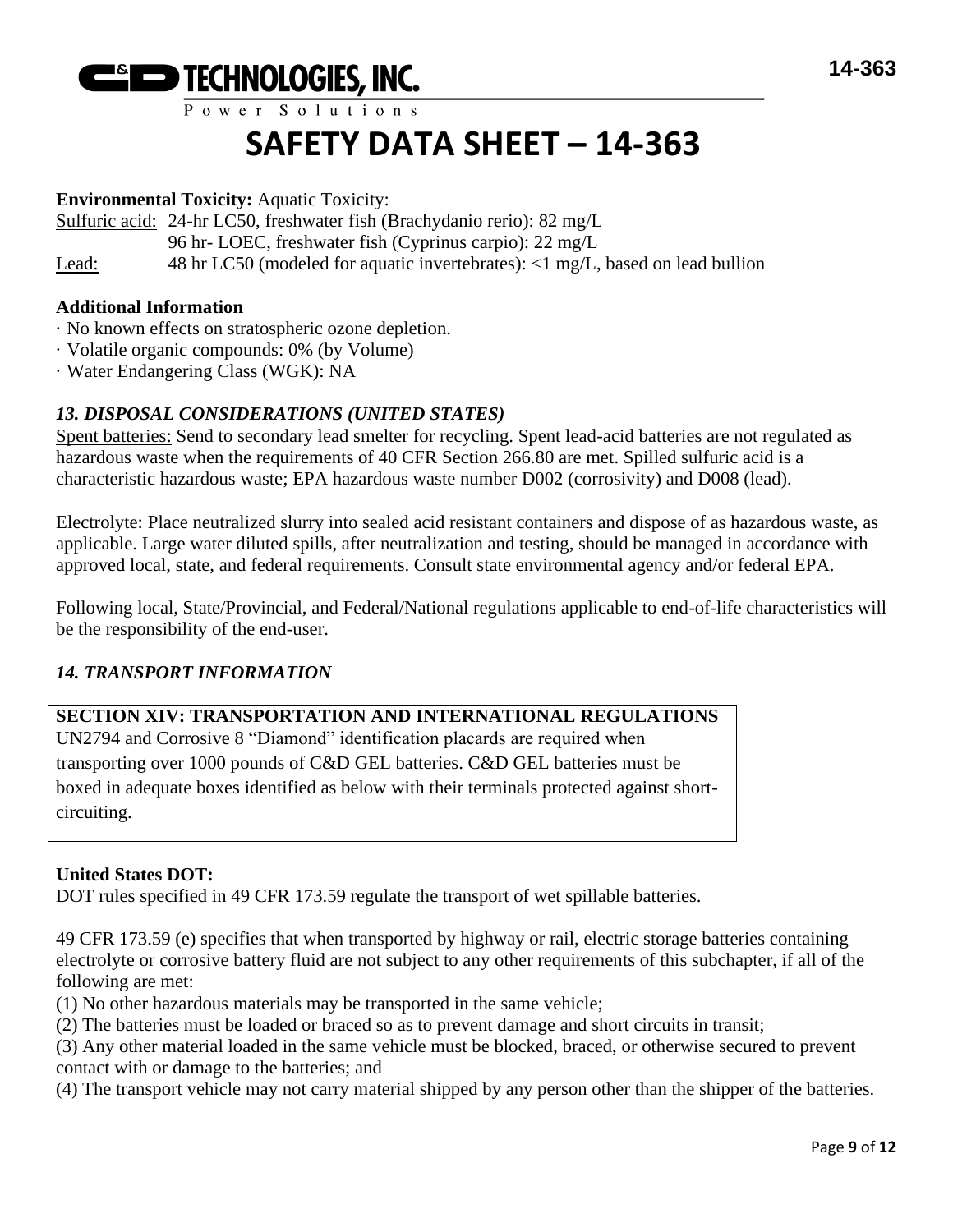

## **SAFETY DATA SHEET – 14-363**

If any of these requirements are not met, the batteries must be shipped as hazardous materials: **Property** Batteries

| <b>Proper Shipping Name:</b> | Batteries, Wet, Fil |
|------------------------------|---------------------|
| <b>Hazard Class:</b>         | x                   |
| <b>ID Number:</b>            | UN2794              |
| <b>Packing Group:</b>        | Ш                   |
| <b>Labels:</b>               | Corrosive           |

#### **IATA:**

| The shipping information is as follows:             |
|-----------------------------------------------------|
| Batteries, wet, filled with acid                    |
| None                                                |
|                                                     |
| Corrosive                                           |
| <b>UN2794</b>                                       |
| IATA packing instructions 870 (IATA DRG Edition 54) |
|                                                     |

#### **IMDG:**

The shipping information is as follows: Proper Shipping Name: Batteries, wet, filled with acid Packing Group: N/A Hazardous Class: 8 Label/Placard Required: Corrosive UN Identification: UN2794 Reference IMDG packing instructions P801

## *15. REGULATORY INFORMATION*

#### **UNITED STATES:**

#### **EPCRA Sections 302, 304, 311 & 312**

Lead-acid batteries do **NOT** meet the OSHA definition of an "article" (US EPA, Oct. 1998). The lead and acid that compose these batteries must be included when determining the various thresholds for these EPCRA section regulations. The acid in lead-acid batteries is **Sulfuric Acid**, which is an Extremely Hazardous Substance (EHS). The following table outlines the applicable EPCRA Sections and their respective thresholds for **Sulfuric Acid**:

| <b>EPCRA Sections – Sulfuric Acid</b> | $\blacksquare$ Thresholds |
|---------------------------------------|---------------------------|
| 302 - Emergency Planning Notification | $TPQ \ge 1,000$ lbs.      |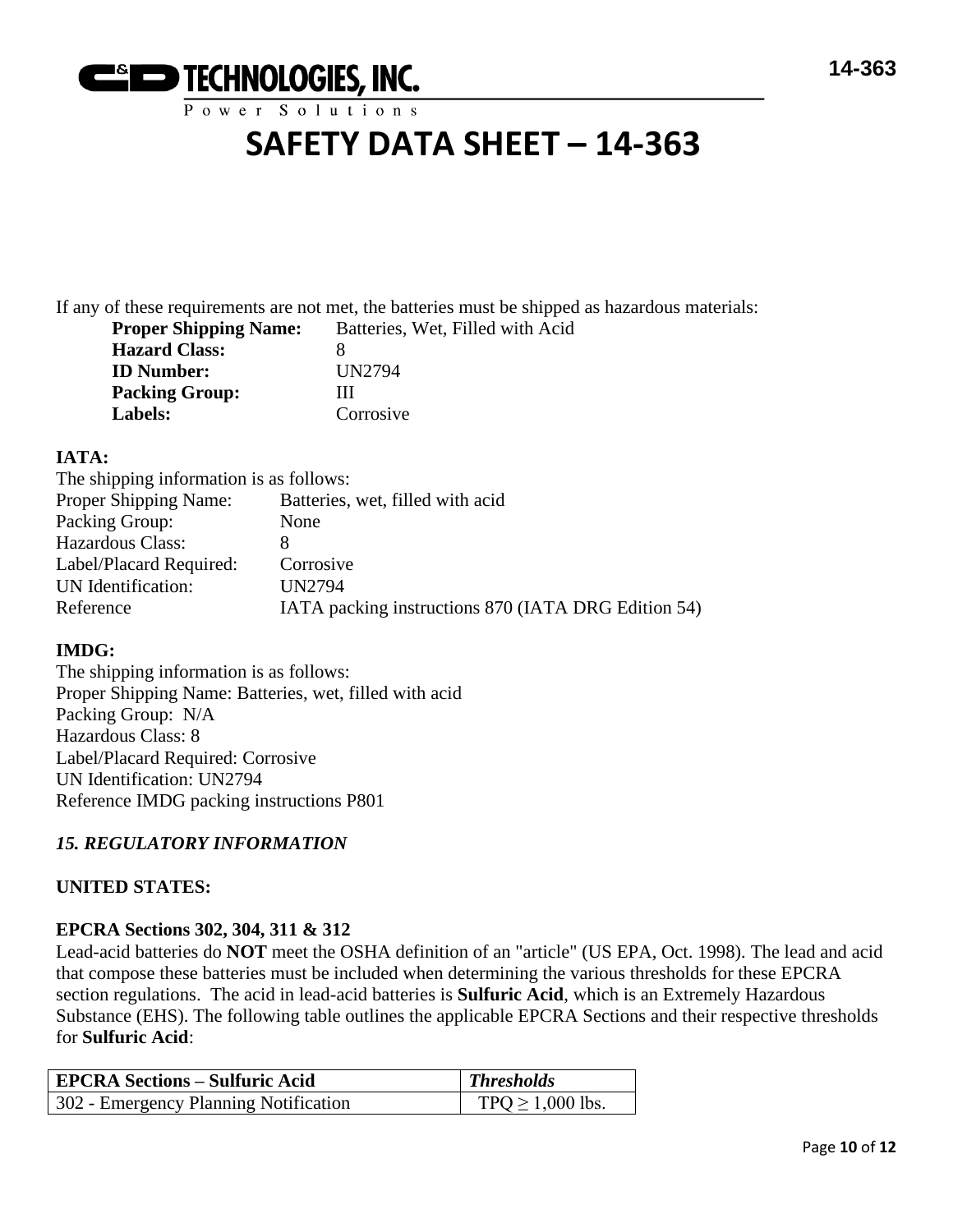

## **SAFETY DATA SHEET – 14-363**

| 304 - Emergency Release Notification                      | $RQ \ge 1,000$ lbs.  |
|-----------------------------------------------------------|----------------------|
| 311 - MSDS Reporting                                      | *TPQ $\geq$ 500 lbs. |
| 312 - Chemical Inventory Reporting ( <i>i.e.</i> Tier II) | $*TPQ \geq 500$ lbs. |

**\*The reporting threshold for Sulfuric Acid is ≥ the designated TPQ or 500 lbs, whichever is less.**

The lead used in lead-acid batteries does not qualify for any OSHA or EPCRA exemptions. Lead is not an EHS, and the following table outlines the applicable EPCRA Sections and their respective thresholds for **lead**:

| <b>EPCRA Sections - Lead</b>                      | Thresholds         |
|---------------------------------------------------|--------------------|
| 311 - MSDS Reporting                              | $\geq$ 10,000 lbs. |
| 312 - Chemical Inventory Reporting (i.e. Tier II) | $\geq$ 10,000 lbs. |

#### **EPCRA Section 313**

The reporting of lead and sulfuric acid (and their releases) in lead-acid batteries used in cars, trucks, most cranes, forklifts, locomotive engines, and aircraft for the purposes of EPCRA Section 313 is not required. Leadacid batteries used for these purposes are exempt for Section 313 reporting per the "Motor Vehicle Exemption." See page B-22 of the *U.S. EPA Guidance Document for Lead and Lead Compound Reporting under EPCRA Section 313* for additional information of this exemption.

#### **TSCA:**

TSCA Section 8b – Inventory Status: All chemicals comprising this product are either exempt or listed on the TSCA Inventory.

TSCA Section 12b (40 CFR Part 707.60(b)) No notice of export will be required for articles, except PCB articles, unless the Agency so requires in the context of individual section 5, 6, or 7 actions.

TSCA Section 13 (40 CFR Part 707.20): No import certification required (EPA 305-B-99-001, June 1999, Introduction to the Chemical Import Requirements of the Toxic Substances Control Act, Section IV.A)

**RCRA:** Spent Lead Acid Batteries are subject to streamlined handling requirements when managed in compliance with 40 CFR section 266.80 or 40 CFR part 273. Waste sulfuric acid is a characteristic hazardous waste; EPA hazardous waste number D002 (corrosivity) and D008 (lead).

#### **STATE REGULATIONS (US):**

#### \***Proposition 65 Warning**

**Battery posts, terminals and related accessories contain lead and lead compounds, chemicals known to the state of California to cause cancer and reproductive harm. Wash hands after handling.**

\*Battery companies not party to the 1999 consent judgment with Mateel Environmental Justice Foundation should include a Proposition 65 Warning that complies with the current version of Proposition 65.

#### **INTERNATIONAL REGULATIONS:**

Distribution into Quebec to follow Canadian Controlled Product Regulations (CPR) 24(1) and 24(2).